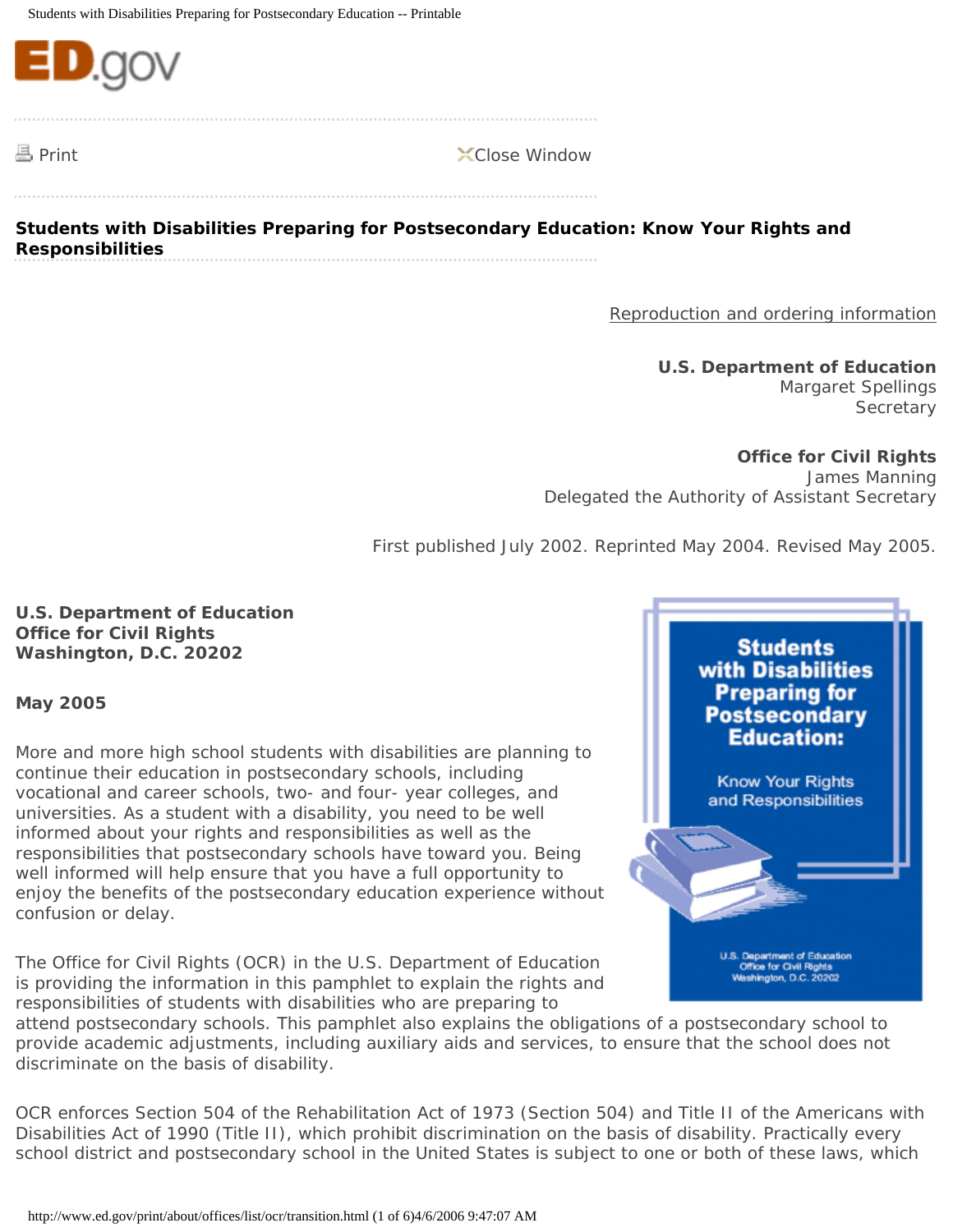<span id="page-1-0"></span>Because both school districts and postsecondary schools must comply with these same laws, you and your parents might believe that postsecondary schools and school districts have the same responsibilities. This is not true; the responsibilities of postsecondary schools are significantly different from those of school districts.

Moreover, you will have responsibilities as a postsecondary student that you do not have as a high school student. OCR strongly encourages you to know your responsibilities and those of postsecondary schools under Section 504 and Title II. Doing so will improve your opportunity to succeed as you enter postsecondary education.

The following questions and answers provide more specific information to help you succeed.

### **As a student with a disability leaving high school and entering postsecondary education, will I see differences in my rights and how they are addressed?**

Yes. Section 504 and Title II protect elementary, secondary and postsecondary students from discrimination. Nevertheless, several of the requirements that apply through high school are different from the requirements that apply beyond high school. For instance, Section 504 requires a school district to provide a free appropriate public education (FAPE) to each child with a disability in the district's jurisdiction. Whatever the disability, a school district must identify an individual's education needs and provide any regular or special education and related aids and services necessary to meet those needs as well as it is meeting the needs of students without disabilities.

Unlike your high school, your postsecondary school is not required to provide FAPE. Rather, your postsecondary school is required to provide appropriate academic adjustments as necessary to ensure that it does not discriminate on the basis of disability. In addition, if your postsecondary school provides housing to nondisabled students, it must provide comparable, convenient and accessible housing to students with disabilities at the same cost.

Other important differences you need to know, even before you arrive at your postsecondary school, are addressed in the remaining questions.

### **May a postsecondary school deny my admission because I have a disability?**

No. If you meet the essential requirements for admission, a postsecondary school may not deny your admission simply because you have a disability.

# **Do I have to inform a postsecondary school that I have a disability?**

No. However, if you want the school to provide an academic adjustment, you must identify yourself as having a disability. Likewise, you should let the school know about your disability if you want to ensure that you are assigned to accessible facilities. In any event, your disclosure of a disability is always voluntary.

# **What academic adjustments must a postsecondary school provide?**

The appropriate academic adjustment must be determined based on your disability and individual needs. Academic adjustments may include auxiliary aids and modifications to academic requirements as are necessary to ensure equal educational opportunity. Examples of such adjustments are arranging for priority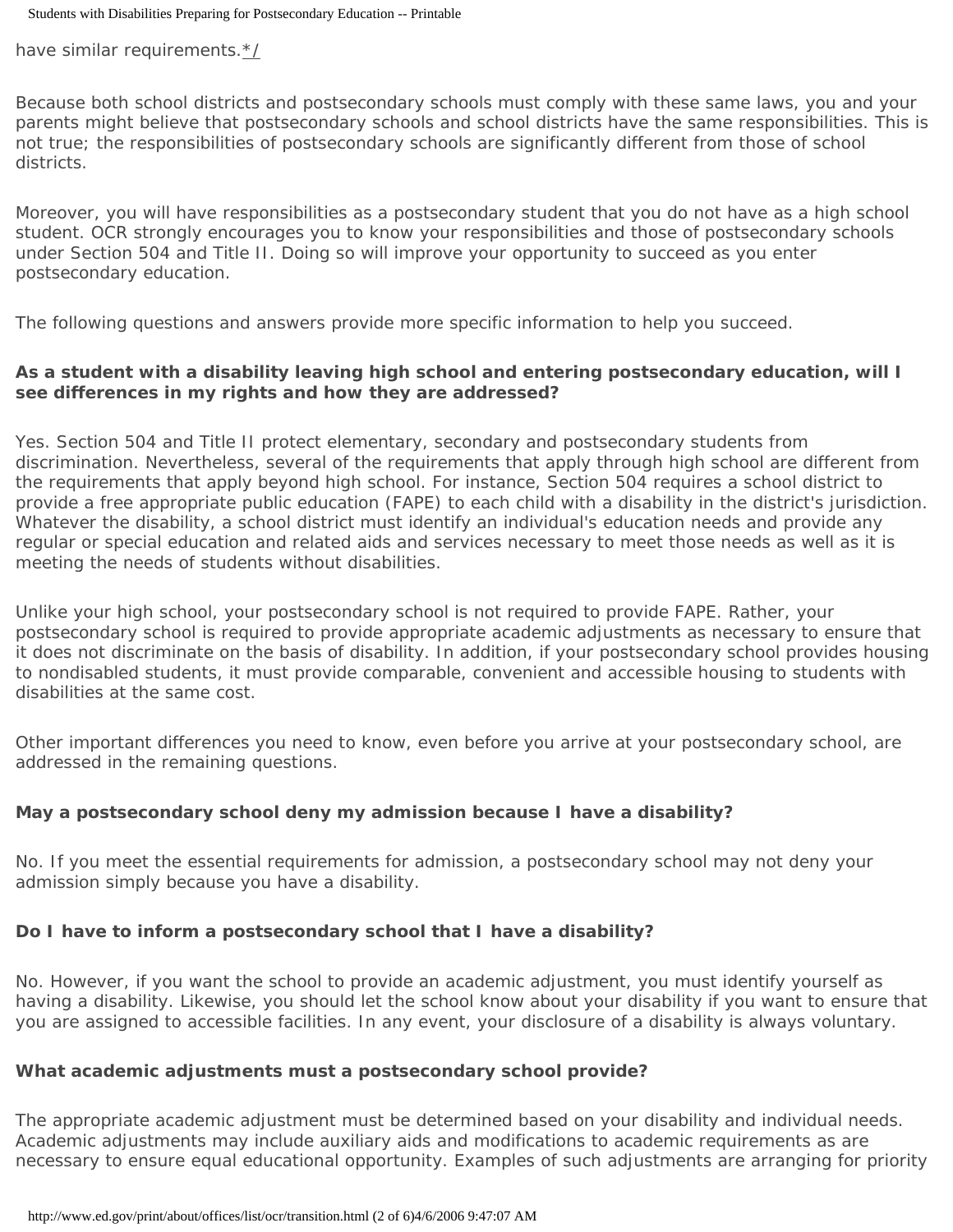registration; reducing a course load; substituting one course for another; providing note takers, recording devices, sign language interpreters, extended time for testing and, if telephones are provided in dorm rooms, a TTY in your dorm room; and equipping school computers with screen-reading, voice recognition or other adaptive software or hardware.

In providing an academic adjustment, your postsecondary school is not required to lower or effect substantial modifications to essential requirements. For example, although your school may be required to provide extended testing time, it is not required to change the substantive content of the test. In addition, your postsecondary school does not have to make modifications that would fundamentally alter the nature of a service, program or activity or would result in undue financial or administrative burdens. Finally, your postsecondary school does not have to provide personal attendants, individually prescribed devices, readers for personal use or study, or other devices or services of a personal nature, such as tutoring and typing.

#### **If I want an academic adjustment, what must I do?**

You must inform the school that you have a disability and need an academic adjustment. Unlike your school district, your postsecondary school is not required to identify you as having a disability or assess your needs.

Your postsecondary school may require you to follow reasonable procedures to request an academic adjustment. You are responsible for knowing and following these procedures. Postsecondary schools usually include, in their publications providing general information, information on the procedures and contacts for requesting an academic adjustment. Such publications include recruitment materials, catalogs and student handbooks, and are often available on school Web sites. Many schools also have staff whose purpose is to assist students with disabilities. If you are unable to locate the procedures, ask a school official, such as an admissions officer or counselor.

#### **When should I request an academic adjustment?**

Although you may request an academic adjustment from your postsecondary school at any time, you should request it as early as possible. Some academic adjustments may take more time to provide than others. You should follow your school's procedures to ensure that your school has enough time to review your request and provide an appropriate academic adjustment.

#### **Do I have to prove that I have a disability to obtain an academic adjustment?**

Generally, yes. Your school probably will require you to provide documentation that shows you have a current disability and need an academic adjustment.

#### **What documentation should I provide?**

Schools may set reasonable standards for documentation. Some schools require more documentation than others. They may require you to provide documentation prepared by an appropriate professional, such as a medical doctor, psychologist or other qualified diagnostician. The required documentation may include one or more of the following: a diagnosis of your current disability; the date of the diagnosis; how the diagnosis was reached; the credentials of the professional; how your disability affects a major life activity; and how the disability affects your academic performance. The documentation should provide enough information for you and your school to decide what is an appropriate academic adjustment.

Although an Individualized Education Program (IEP) or Section 504 plan, if you have one, may help identify services that have been effective for you, it generally is not sufficient documentation. This is because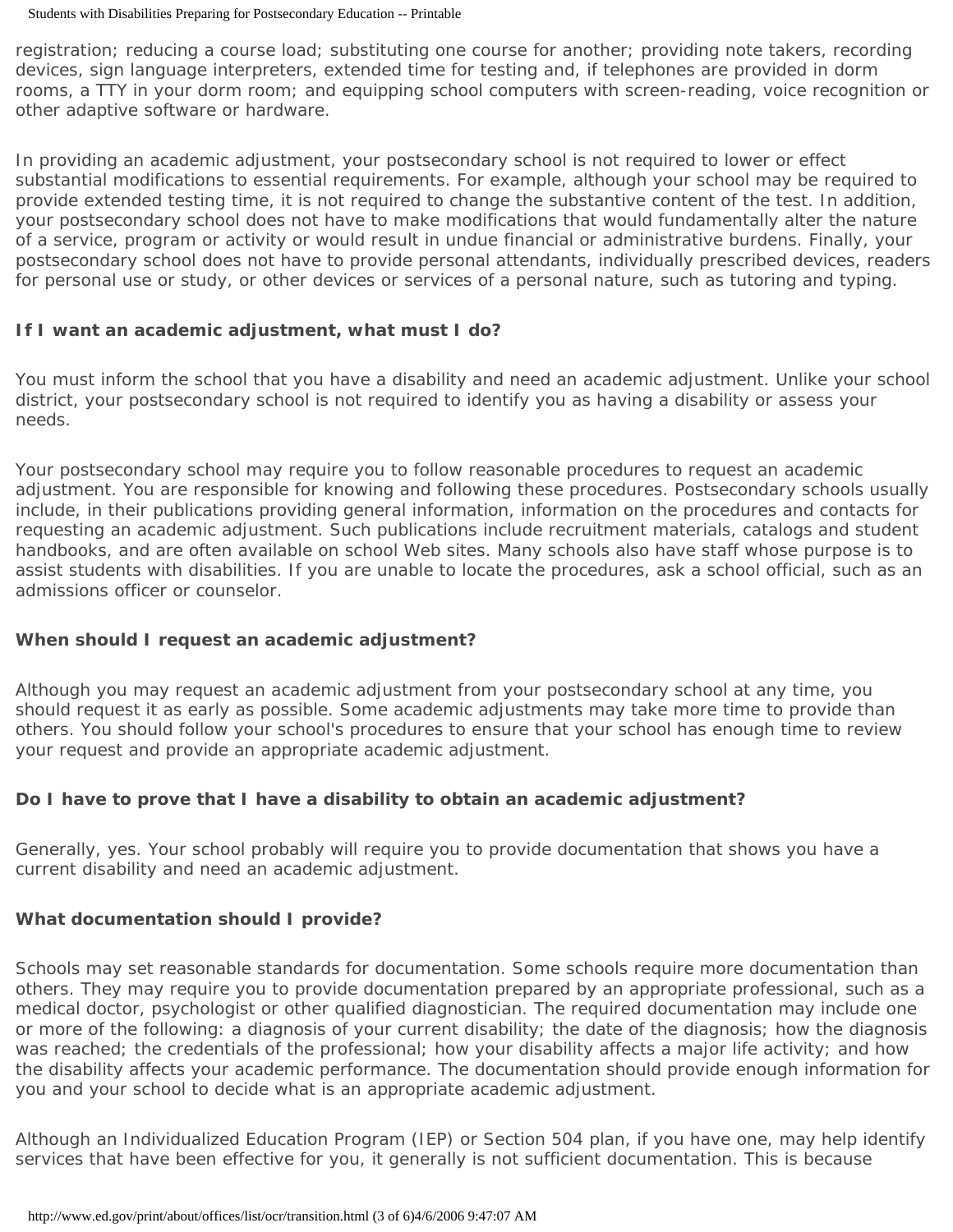postsecondary education presents different demands than high school education, and what you need to meet these new demands may be different. Also in some cases, the nature of a disability may change.

If the documentation that you have does not meet the postsecondary school's requirements, a school official must tell you in a timely manner what additional documentation you need to provide. You may need a new evaluation in order to provide the required documentation.

#### **Who has to pay for a new evaluation?**

Neither your high school nor your postsecondary school is required to conduct or pay for a new evaluation to document your disability and need for an academic adjustment. This may mean that you have to pay or find funding to pay an appropriate professional to do it. If you are eligible for services through your state vocational rehabilitation agency, you may qualify for an evaluation at no cost to you. You may locate your state vocational rehabilitation agency through this Department of Education Web page: [http://www.ed.gov/](http://www.ed.gov/about/offices/list/osers/rsa/index.html) [about/offices/list/osers/rsa/index.html](http://www.ed.gov/about/offices/list/osers/rsa/index.html)

#### **Once the school has received the necessary documentation from me, what should I expect?**

The school will review your request in light of the essential requirements for the relevant program to help determine an appropriate academic adjustment. It is important to remember that the school is not required to lower or waive essential requirements. If you have requested a specific academic adjustment, the school may offer that academic adjustment or an alternative one if the alternative also would be effective. The school may also conduct its own evaluation of your disability and needs at its own expense.

You should expect your school to work with you in an interactive process to identify an appropriate academic adjustment. Unlike the experience you may have had in high school, however, do not expect your postsecondary school to invite your parents to participate in the process or to develop an IEP for you.

#### **What if the academic adjustment we identified is not working?**

Let the school know as soon as you become aware that the results are not what you expected. It may be too late to correct the problem if you wait until the course or activity is completed. You and your school should work together to resolve the problem.

# **May a postsecondary school charge me for providing an academic adjustment?**

No. Furthermore, it may not charge students with disabilities more for participating in its programs or activities than it charges students who do not have disabilities.

# **What can I do if I believe the school is discriminating against me?**

Practically every postsecondary school must have a person—frequently called the Section 504 Coordinator, ADA Coordinator, or Disability Services Coordinator—who coordinates the school's compliance with Section 504 or Title II or both laws. You may contact this person for information about how to address your concerns.

The school also must have grievance procedures. These procedures are not the same as the due process procedures with which you may be familiar from high school. However, the postsecondary school's grievance procedures must include steps to ensure that you may raise your concerns fully and fairly and must provide for the prompt and equitable resolution of complaints.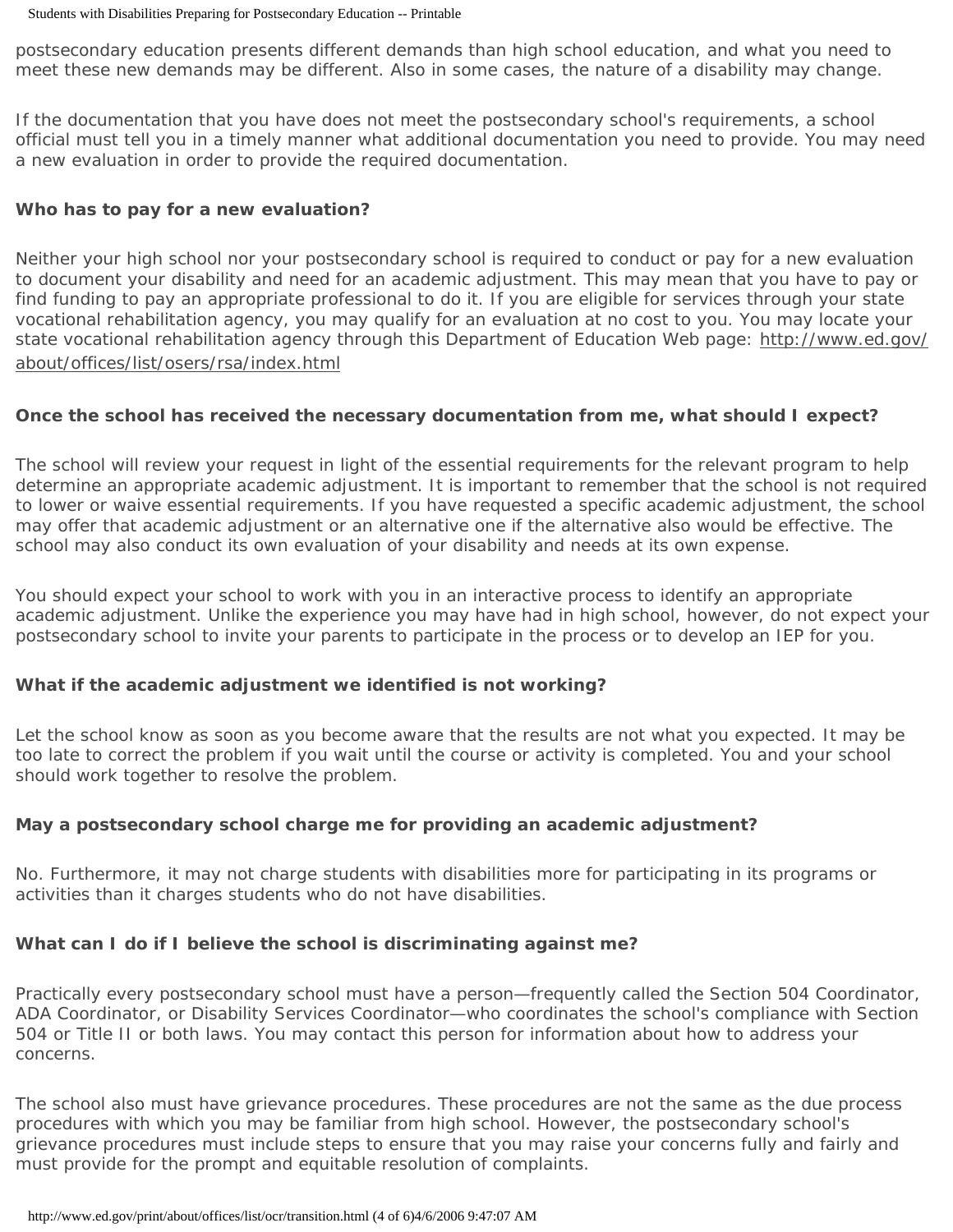School publications, such as student handbooks and catalogs, usually describe the steps you must take to start the grievance process. Often, schools have both formal and informal processes. If you decide to use a grievance process, you should be prepared to present all the reasons that support your request.

If you are dissatisfied with the outcome from using the school's grievance procedures or you wish to pursue an alternative to using the grievance procedures, you may [file a complaint](http://www.ed.gov/print/about/offices/list/ocr/complaintintro.html) against the school with OCR or in a court. You may learn more about the OCR complaint process from the brochure *How to File a Discrimination Complaint with the Office for Civil Rights*, which you may obtain by contacting us at the addresses and phone numbers below, or at [http://www.ed.gov/ocr/docs/howto.html.](http://www.ed.gov/ocr/docs/howto.html)

If you would like more information about the responsibilities of postsecondary schools to students with disabilities, read the OCR brochure *Auxiliary Aids and Services for Postsecondary Students with Disabilities: Higher Education's Obligations Under Section 504 and Title II of the ADA.* You may obtain a copy by contacting us at the address and phone numbers below, or at [http://www.ed.gov/ocr/docs/auxaids.html.](http://www.ed.gov/ocr/docs/auxaids.html)

Students with disabilities who know their rights and responsibilities are much better equipped to succeed in postsecondary school. We encourage you to work with the staff at your school because they, too, want you to succeed. Seek the support of family, friends and fellow students, including those with disabilities. Know your talents and capitalize on them, and believe in yourself as you embrace new challenges in your education.

To receive more information about the civil rights of students with disabilities in education institutions, contact us at:

Customer Service Team Office for Civil Rights U.S. Department of Education Washington, D.C. 20202-1100 Phone: 1-800-421-3481 TDD: 1- 877-521-2172 Email: [ocr@ed.gov](mailto:ocr@ed.gov)  Web site: [www.ed.gov/ocr](http://www.ed.gov/ocr/)

<span id="page-4-0"></span>

<span id="page-4-1"></span>[\\*/](#page-1-0) You may be familiar with another federal law that applies to the education of students with disabilities the Individuals with Disabilities Education Act (IDEA). That law is administered by the Office of Special Education Programs in the Office of Special Education and Rehabilitative Services in the U.S. Department of Education. The IDEA and its Individualized Education Program (IEP) provisions do not apply to postsecondary schools. This pamphlet does not discuss the IDEA or state and local laws that may apply.

This publication is in the public domain. Authorization to reproduce it in whole or in part is granted. The publication's citation should be: U.S. Department of Education, Office for Civil Rights, *Students with Disabilities Preparing for Postsecondary Education: Know Your Rights and Responsibilities*, Washington, D.C., 2005.

To order copies of this publication, write: